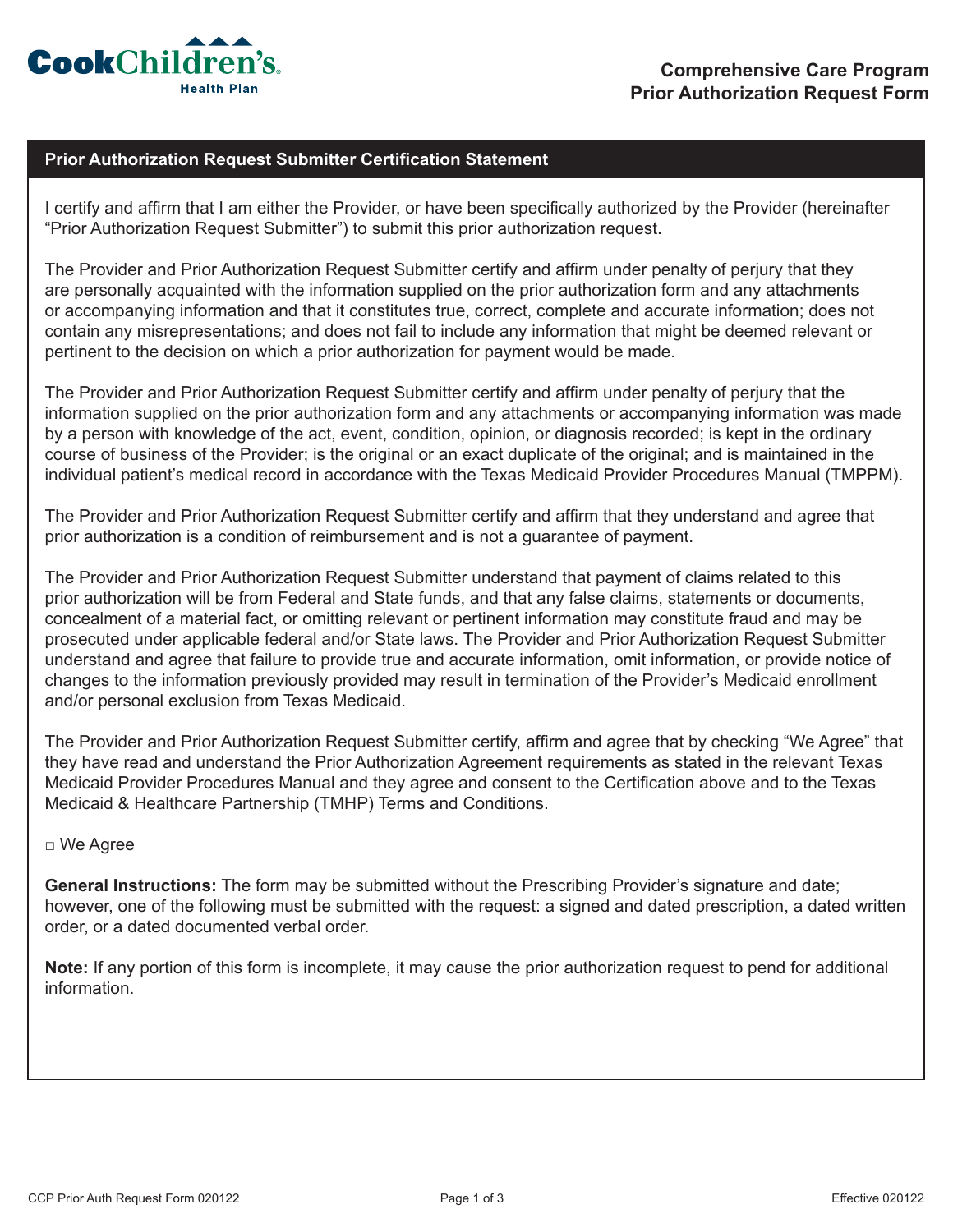

| I STAR/CHIP Phone: 888-243-3312               | STAR Kids Phone: 888-243-3312               |
|-----------------------------------------------|---------------------------------------------|
| l STAR/CHIP Fax: 844-643-8402 or 682-885-8402 | STAR Kids Fax: 682-303-0005 or 844-843-0005 |

**Note**: *Fields marked with an asterisk below indicate an essential/critical field. If these fields are not completed, your prior authorization request will be returned.*

| Request<br>for:                                                                               | $\Box$ ABA | $\Box$ DME           | $\square$ Supplies     | □ Private Duty Nursing |            |             |                                                                    | $\square$ PPECC          | $\Box$ Inpatient Rehabilitation |          |  | $\Box$ Other |  |
|-----------------------------------------------------------------------------------------------|------------|----------------------|------------------------|------------------------|------------|-------------|--------------------------------------------------------------------|--------------------------|---------------------------------|----------|--|--------------|--|
| A: Client Information                                                                         |            |                      |                        |                        |            |             |                                                                    |                          |                                 |          |  |              |  |
| Client Name (Last, First, M.I.)*:                                                             |            |                      |                        |                        |            |             |                                                                    |                          |                                 |          |  |              |  |
| Medicaid Number*:<br>Date of Birth*:                                                          |            |                      |                        |                        |            |             |                                                                    |                          |                                 |          |  |              |  |
| B: Rendering Provider/Supplier/Vendor/Qualified Rehabilitation Professional (QRP) Information |            |                      |                        |                        |            |             |                                                                    |                          |                                 |          |  |              |  |
| Name*:                                                                                        |            |                      |                        | Telephone:             |            |             |                                                                    |                          | Fax:                            |          |  |              |  |
| Street Address*:                                                                              |            |                      |                        |                        |            |             |                                                                    |                          |                                 |          |  |              |  |
| State:<br>City:                                                                               |            |                      |                        |                        |            |             |                                                                    | $ZIP + 4$ <sup>*</sup> : |                                 |          |  |              |  |
| Tax ID*:                                                                                      | NPI*:      |                      |                        |                        | Taxonomy*: |             |                                                                    |                          | Benefit Code*:                  |          |  |              |  |
| QRP Name:                                                                                     |            |                      |                        |                        |            | QRP Tax ID: |                                                                    |                          |                                 | QRP NPI: |  |              |  |
| QRP Taxonomy:                                                                                 |            |                      |                        |                        |            |             | <b>QRP Benefit Code:</b>                                           |                          |                                 |          |  |              |  |
| <b>QRP Street Address:</b>                                                                    |            |                      |                        |                        |            |             |                                                                    |                          |                                 |          |  |              |  |
| City:                                                                                         |            |                      | State:                 |                        |            | $ZIP + 4$ : |                                                                    |                          |                                 |          |  |              |  |
| C: Type of Request                                                                            |            |                      |                        |                        |            |             |                                                                    |                          |                                 |          |  |              |  |
| $\Box$ ABA Evaluation                                                                         |            |                      | Requested Start Date*: |                        |            |             |                                                                    | Requested End Date*:     |                                 |          |  |              |  |
| $\Box$ ABA Re-evaluation                                                                      |            |                      | Requested Start Date*: |                        |            |             |                                                                    | Requested End Date*:     |                                 |          |  |              |  |
| $\Box$ ABA Treatment                                                                          |            |                      | Requested Start Date*: |                        |            |             |                                                                    | Requested End Date*:     |                                 |          |  |              |  |
| □ Initial / New Client                                                                        |            |                      | Requested Start Date*: |                        |            |             |                                                                    | Requested End Date*:     |                                 |          |  |              |  |
| $\Box$ Recertification                                                                        |            |                      | Requested Start Date*: |                        |            |             |                                                                    | Requested End Date*:     |                                 |          |  |              |  |
| $\Box$ Revision**                                                                             |            | Revised Start Date*: |                        |                        |            |             | End Date*:<br>(Cannot extend beyond current authorization period.) |                          |                                 |          |  |              |  |
| ** Reason for Revision:                                                                       |            |                      |                        |                        |            |             |                                                                    |                          |                                 |          |  |              |  |

D: Diagnosis and Medical Necessity of Requested Services (Initial and Recertification)

\* Essential/Critical field